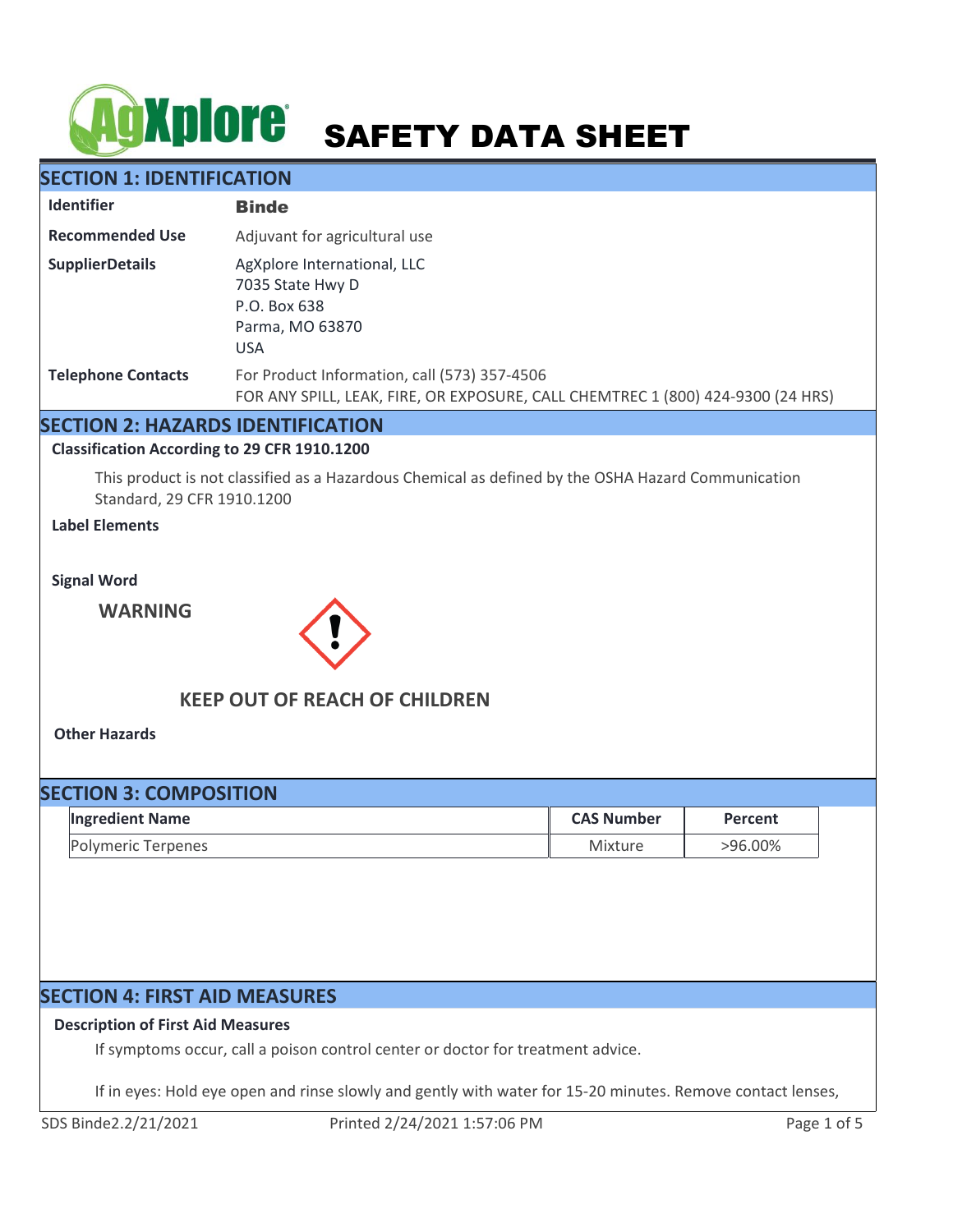if present, after the first 5 minutes, then continue rinsing eye.

If on skin: Take off contaminated clothing. Rinse skin immediately with plenty of water for 15-20 minutes.

If swallowed: Call a poison control center or doctor immediately for advice. Have person sip a glass of water if able to swallow Do not induce vomiting unless told to do so by a poison control center or doctor. Do not give anything by mouth to an unconscious person.

If inhaled: Move person to fresh air. If person is not breathing, call 911 or an ambulance, then give artificial respiration, preferably by mouth-to-mouth, if possible.

## **Most Important Symptoms and Effects Acute and Delayed**

Eyes: Contact may cause slight temporary eye irritation. Mist may cause irritation. Corneal injury is unlikely.

Skin: Prolonged contact is essentially nonirritating to skin, and is unlikely to result in absorption of harmful amounts. Repeat

## **Immediate Medical Attention and Special Treatment**

Treat symptomatically. Have container with you when seeking medical advice.

Note to physician: No specific antidote. Treat symptomatically and according to the condition of the patient.

# **SECTION 5: FIRE-FIGHTING MEASURES**

## **Extinguishing Media**

Use water fog or fine spray, dry chemical fire extinguishers, carbon dioxide fire extinguishers, or foam. Do not use direct water stream, as this may spread the fire.

## **Special Hazards Arising from the Substance or Mixture**

Avoid inhaling the fumes.

## **Special Protective Equipment and Precautions for Firefighters**

Wear positive-pressure self-contained breathing apparatus (SCBA) and protective fire-fighting gear. If protective equipment is not available or is not used, fight fire from a protected location or safe distance.

Consider the use of unmanned hold holders or monitor nozzles. Keep people away. Isolate the fire and deny unnecessary entry. Move container from fire area if this is possible without hazard.

Immediately withdraw all personnel from the area in case of rising sound from venting safety devices or discoloration of the container. Use water spray to cool fire exposed containers and fire affected zone until fire is out and the danger of reignition has passed.

# **SECTION 6: ACCIDENTAL RELEASE MEASURES**

## **Personal Precautions Protective Equipment and Emergency Procedures**

Avoid inhalation of vapors, dusts, and spray mist. Avoid contact with skin and eyes. Spilled material may cause a slipping hazard. Use appropriate personal protective equipment (see section 8).

## **Environmental Precautions**

Prevent further spillage if safe to do so. Prevent from entering into soil, ditches, sewers, waterways, and/or groundwater.

## **Methods and Materials for Containment and Cleanup**

Contain spilled material if possible. Absorb with inert material and dispose of in accordance with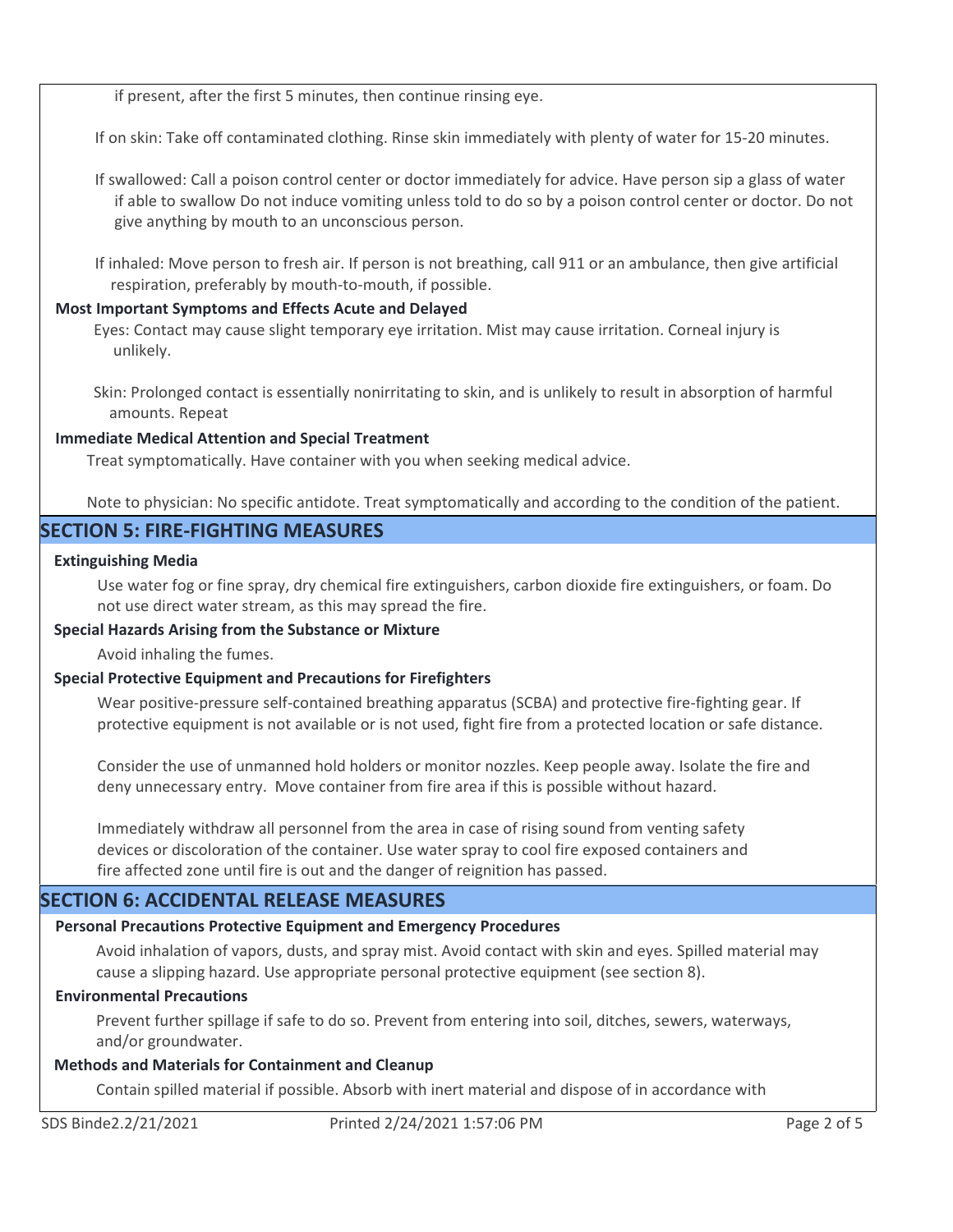applicable regulations. See additional information in Section 13 Disposal Considerations.

## **SECTION 7: HANDLING AND STORAGE**

## **Advice on Safe Handling**

Wear protective equipment. Avoid contact with eyes, skin, and clothing. Do not eat, drink, or smoke while handling this product. Ensure adequate ventilation. Avoid inhalation of dusts, vapors, or spray mist. Avoid prolonged exposure. Wash hands thoroughly after handling.adhflkjgdshflkghsdlkfghsldkjghdslkjgh

#### **Conditions for Safe Storage**

Store in original container. Do not freeze. Store away from direct sunlight or ultraviolet light. Store in adry place. Do not reuse empty container. Do not allow water to be introduced into container. Do not contaminate water, food, or feed by storage or disposal.

## **SECTION 8: EXPOSURE CONTROLS/PERSONAL PROTECTION**

#### **Control Parameters**

No TLV/PEL listings for this mixture.

Appropriate engineering controls: Provide adequate ventilation. Provide eyewash station and safety shower.

#### **Exposure Controls**

Personal Protective Equipment: Wear splashproof goggles or shielded safety glasses, chemical-resistant gloves, long pants, long-sleeved shirt, shoes plus socks, and a chemical-resistant apron.

## **SECTION 9: PHYSICAL AND CHEMICAL PROPERTIES**

| <b>Physical State</b> | Liquid                 |
|-----------------------|------------------------|
| Appearance/Color      | <b>Black Brown</b>     |
| Odor                  | Mild Odor              |
| <b>Odor Threshold</b> | No test data available |
| рH                    | $7.0 - 8.0$            |
| <b>Freezing Point</b> | 32 °F                  |
| <b>Flash Point</b>    | Closed Cup 102 °C      |
| <b>Vapor Pressure</b> | No test data available |

| <b>Not Established</b> |
|------------------------|
| 1.01                   |
| Dispersible            |
| No test data available |
| No test data available |
| Not available          |
| $8.3$ lbs/gal          |
|                        |

# **SECTION 10: STABILITY AND REACTIVITY**

#### **Reactivity**

Stable. No dangerous reaction potential known under normal conditions of use.

#### **Chemical Stability**

Stable under normal temperature and storage conditions.

#### **Possibility of Hazardous Reactions**

Stable under normal conditions.

#### **Conditions to Avoid**

Avoid exposure to strong oxidizers, strong bases, and strong acids. Avoid extreme heat, open flame, sparks, and other sources of ignition.

#### **Incompatible Materials**

Strong acids, strong bases, and strong oxidizers.

#### **Hazardous Decomposition Products**

Decomposition products depend upon temperature, air supply, and the presence of other materials. Decomposition products may include, but are not limited to: aldehydes, alcohols, esters, and organic acids.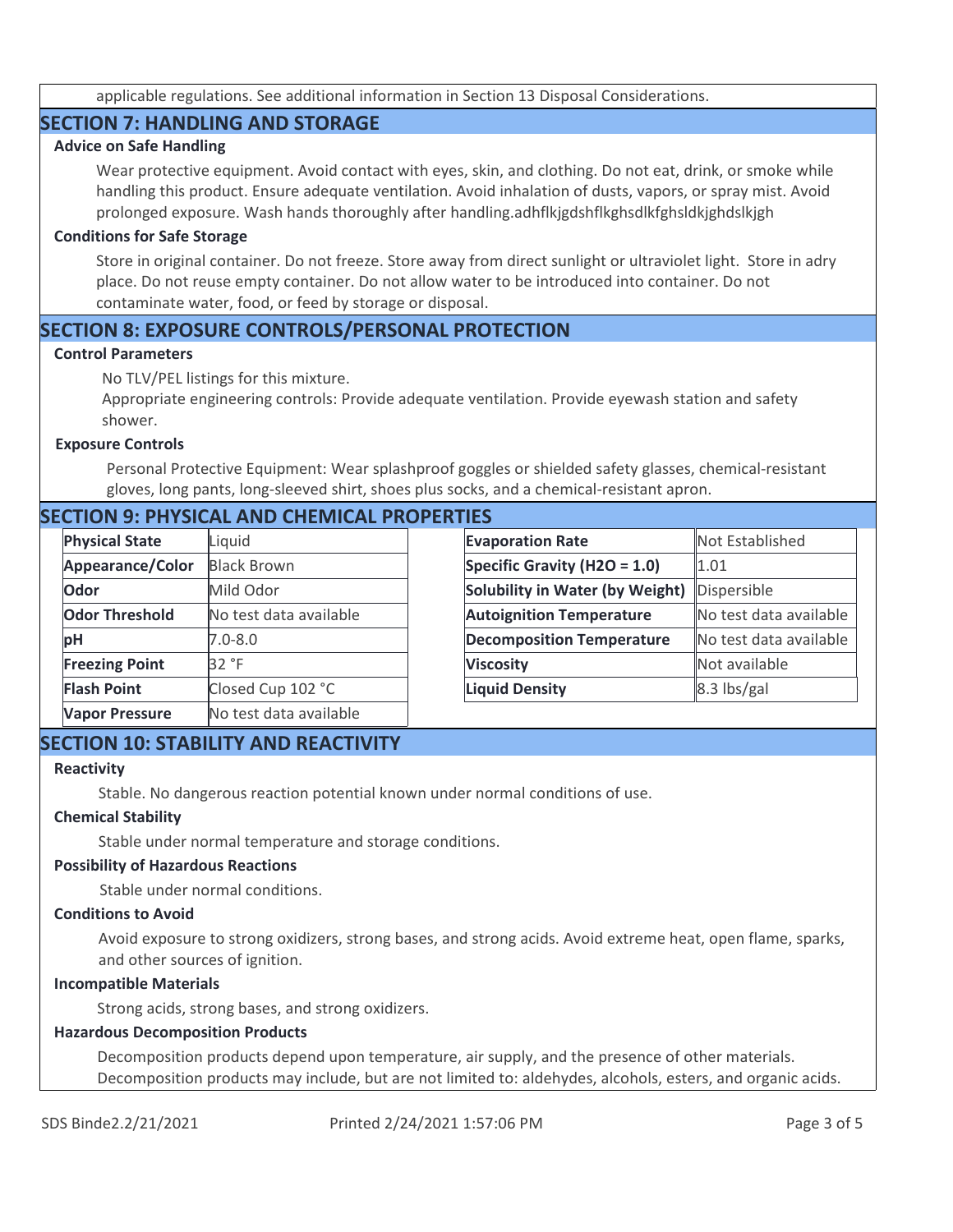# **SECTION 11: TOXICOLOGICAL INFORMATION**

#### **Information on Toxicological Effects**

ROUTES OF EXPOSURE Eye contact: May cause irritation. Skin contact: Can be absorbed, may cause irritation. Inhalation: Unknown. Ingestion: Unknown.

#### EXPOSURE SYMPTOMS

 Eye irritation: stinging, tearing, redness, swelling, and blurred vision. Skin irritation: Burning and skin damage. Allergic skin reaction:Redness and rash.

#### ACUTE AND CHRONIC EFFECTS

Contact may irritate or burn eyes. Components may be absorbed into the body through the skin. Prolonged inhalation may be harmful. Prolonged exposures may cause chronic effects.

ACUTE TOXICITY Oral: N/A Dermal: N/A Eye damage/eye irritation: May cause slight temporary eye irritation. Mist may cause eye irritation. Skin corrosion/irritation: N/A Carcinogenicity: N/A

# **SECTION 12: ECOLOGICAL INFORMATION**

#### **Ecotoxicity**

This product is not classified as environmentally hazardous. Aquatic Acute Toxicity: EC50 Algae: N/A LC50 Crustacea: N/A

LC50 Fish: N/A

#### **Persistence and Degradability**

Material is readily biodegradable.

#### **Bioaccumulative Potential**

No data available.

#### **Mobility in Soil**

No data available.

#### **Other Adverse Effects**

No other known adverse effects.

## **SECTION 13: DISPOSAL CONSIDERATIONS**

## **Waste Treatment Methods**

Do not reuse empty container. Triple rinse, then offer for recycling or disposal in a sanitary landfill, or by other means in accordance with local, state, and federal regulations.

Dispose of waste materials at an approved waste disposal facility. Do not dump material in sewer or any body of water, or on the ground.